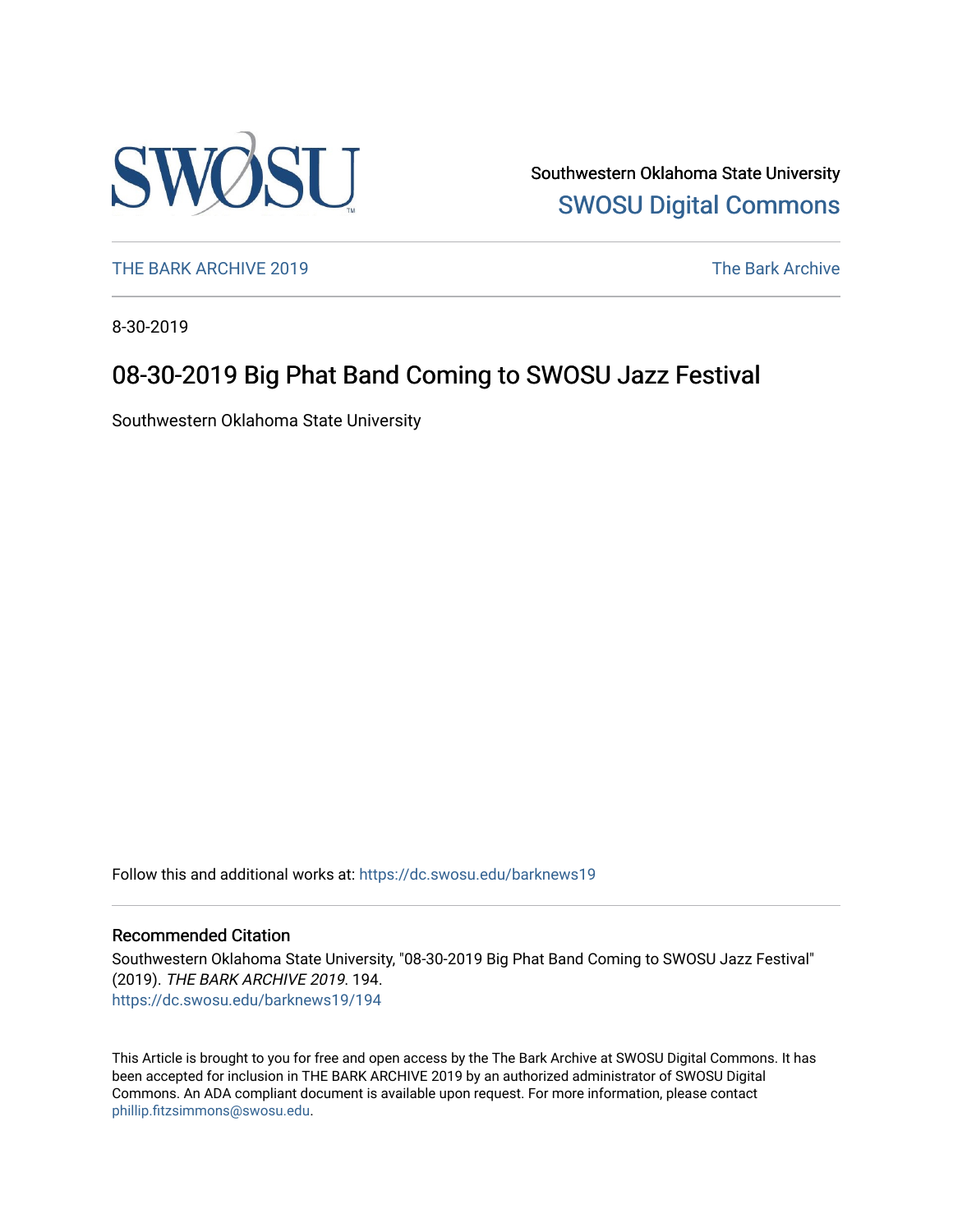



# **Big Phat Band Coming to SWOSU Jazz Festival**

Southwestern Oklahoma State University will celebrate the 50<sup>th</sup> annual SWOSU Jazz Festival in 2020 with the Grammy Award winning Gordon Goodwin's Big Phat Band.

The SWOSU Jazz Festival is planned February 6-7 on the Weatherford campus and tickets go on sale Tuesday, September 3, at 10 a.m. on stubwire.com.

The Big Phat Band, based in Los Angeles (CA), consists of many of the top jazz and studio musicians in the world, and several musicians have been heard on such movie soundtracks as *The Incredibles, Pirates of the Caribbean,* and *Spiderman*. Goodwin has risen to be one of the top jazz arrangers of his generation, and his music is being performed across the globe by jazz ensembles from middle school to professional bands.

The band will be featured in concert on Friday, February 7, at 8 p.m., in the Fine Arts Center. Tickets for the concert are available at the following link: https://share.swosu.edu/2020jazz

Festival Director Dr. Richard Tirk said several other artists will also be featured at the 2020 festival including a Jazz Festival All-Star Quartet. Additional concerts are February 6, at 7 p.m. and February 7, at 1 p.m.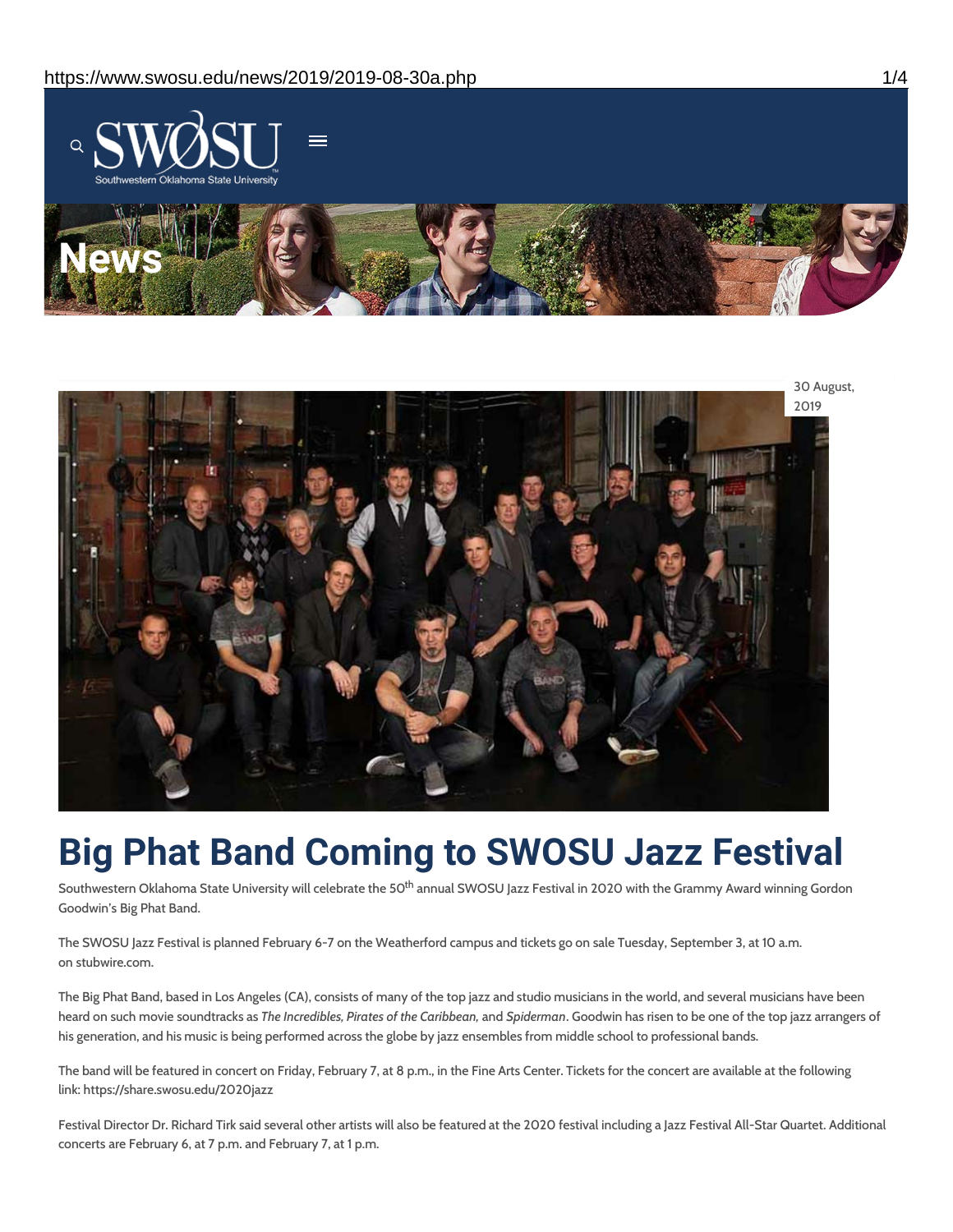#### https://www.swosu.edu/news/2019/2019-08-30a.php 2/4

The 50<sup>th</sup> annual SWOSU Jazz Festival is made possible by the SWOSU Music Department in conjunction with the City of Weatherford, Oklahoma Arts Council and Weatherford Arts Council.

Additional information is available on the stubwire site orwww.swosujazz.com.

| Academics                | D |
|--------------------------|---|
| Administration           | D |
| Alumni and Foundation    | D |
| Community                | D |
| Events                   | D |
| <b>Faculty and Staff</b> | D |
| Miscellaneous            | D |
| Sayre                    | D |
| <b>Students</b>          | D |

| <b>Archive Links</b> |   |
|----------------------|---|
| 2018                 | D |
| 2019                 | D |
| 2020                 | D |
| Archive              | D |



### Weatherford Campus

100 Campus Drive Weatherford, OK 73096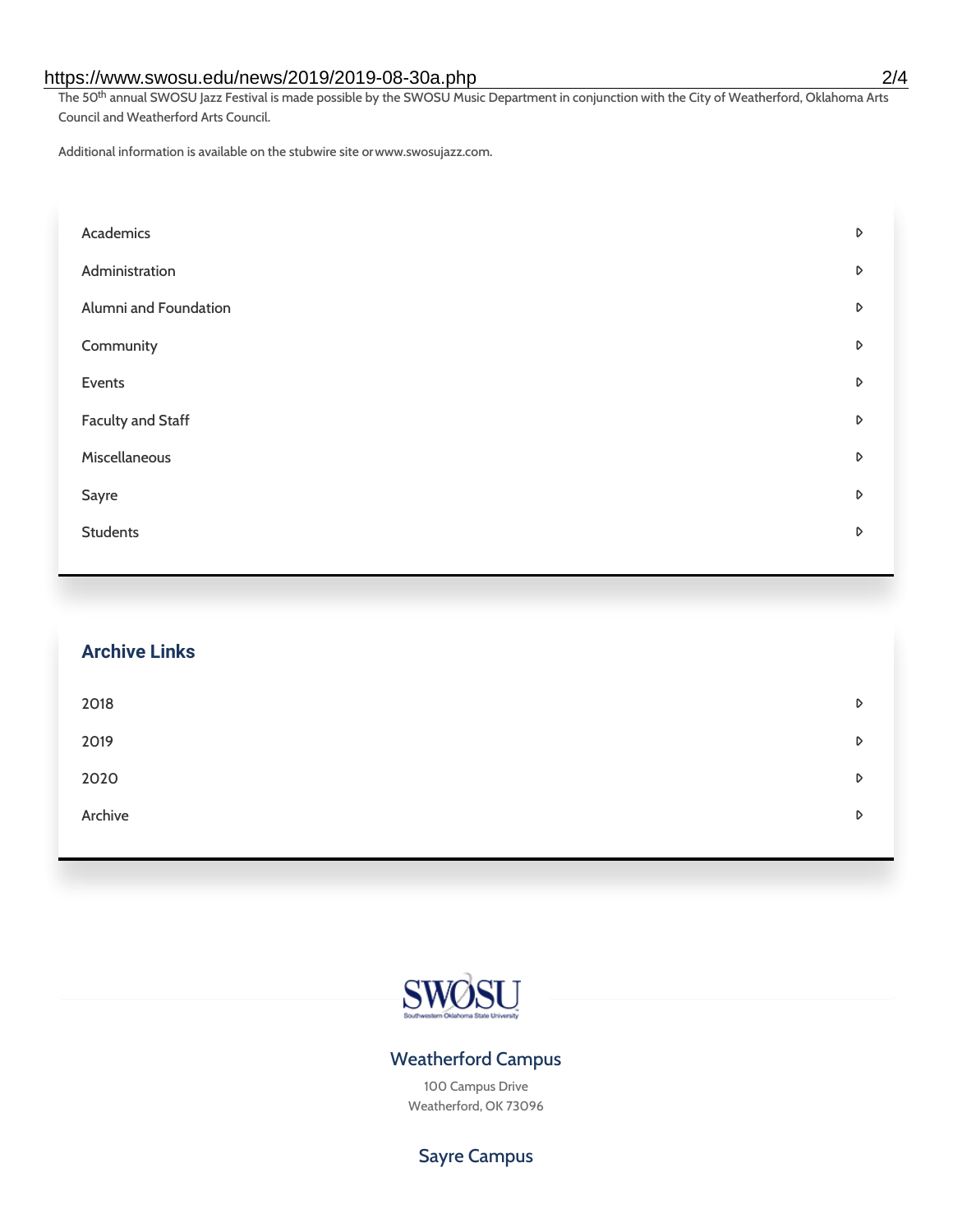409 E Mississippi Ave Sayre, OK 73662

#### Connect to Us

fyom

Contact [Information](https://www.swosu.edu/about/contact.php)

[University/Facility](https://www.swosu.edu/about/operating-hours.php) Hours

[Campus](https://map.concept3d.com/?id=768#!ct/10964,10214,10213,10212,10205,10204,10203,10202,10136,10129,10128,0,31226,10130,10201,10641,0) Map

Give to [SWOSU](https://standingfirmly.com/donate)

Shop [SWOSU](https://shopswosu.merchorders.com/)



**[Directory](https://www.swosu.edu/directory/index.php)** [Calendar](https://eventpublisher.dudesolutions.com/swosu/) [Apply](https://www.swosu.edu/admissions/apply-to-swosu.php) [GoSWOSU](https://qlsso.quicklaunchsso.com/home/1267) [Jobs@SWOSU](https://swosu.csod.com/ux/ats/careersite/1/home?c=swosu)



Current [Students](https://bulldog.swosu.edu/index.php)

[Faculty](https://bulldog.swosu.edu/faculty-staff/index.php) and Staff

**Enrollment Management** [580.774.3782](tel:5807743782)

> **PR/Marketing** [580.774.3063](tel:5807743063)